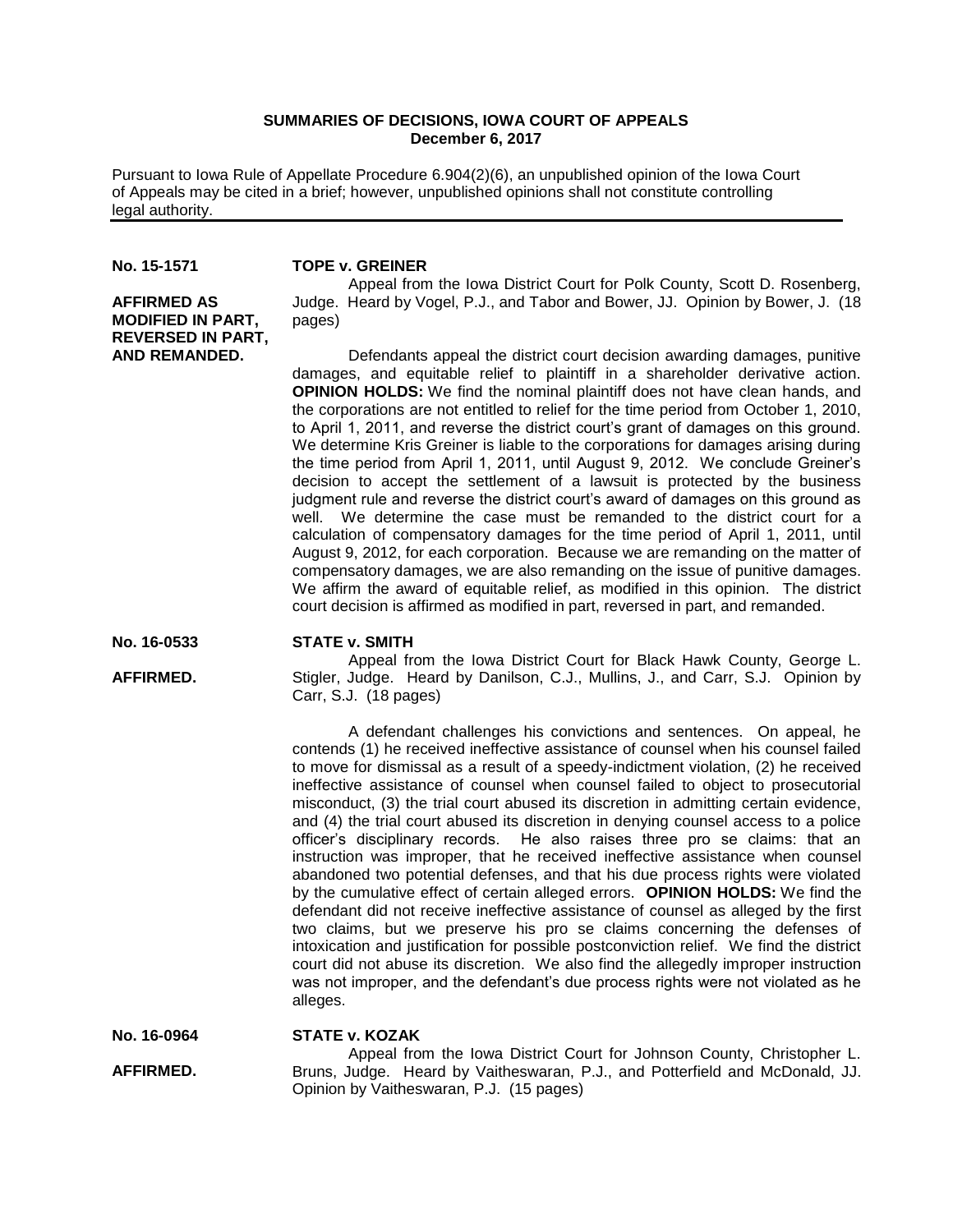Alexander Matthew Kozak appeals his conviction for first-degree murder following a jury trial. He contends: (1) the State engaged in prosecutorial misconduct in cross-examining his expert about Kozak's mental state; (2) the district court abused its discretion in allowing evidence of certain admissions he made to law enforcement officers; (3) the State improperly referenced his decision not to testify; and (4) cumulative error. **OPINION HOLDS:** (1) Kozak suffered no prejudice by virtue of the prosecutor's error in questioning his expert about deliberation and premeditation; (2) the district court reasonably weighed the probative value of Kozak's admissions versus their prejudicial effect and reasonably concluded they were admissible; (3) the State did not improperly reference Kozak's silence; and (4) there was no cumulative error. We affirm Kozak's conviction for first-degree murder.

#### **No. 16-1252 STATE v. CRISP**

**AFFIRMED.** Appeal from the Iowa District Court for Calhoun County, Kurt J. Stoebe, Judge. Heard by Vaitheswaran, P.J., and Potterfield and McDonald, JJ. Opinion by Vaitheswaran, P.J. (11 pages)

> Freddy Crisp appeals his conviction for first-degree murder, challenging (1) the sufficiency of the evidence supporting the jury's finding of guilt, (2) his trial attorney's failure to object to an inference-of-malice jury instruction, and (3) the district court's denial of his motions for new trial. Crisp also raises several pro se claims. **OPINION HOLDS:** We affirm Crisp's judgment and sentence for firstdegree murder. We preserve the specified ineffective-assistance claims for postconviction relief.

#### **No. 16-1269 IN RE MARRIAGE OF KASS**

**AFFIRMED.** Appeal from the Iowa District Court for Jones County, Paul D. Miller, Judge. Considered by Vogel, P.J., and Doyle and McDonald, JJ. Opinion by McDonald, J. (5 pages)

> A wife appeals from an order allocating proceeds from the sale of real property and dismissing her application for rule to show cause against her former husband, in a dissolution of marriage proceeding. **OPINION HOLDS:** The wife did not timely appeal the property division, she did not preserve error on her argument she lacked notice on the substance of the contempt hearing, and she fails to show the district court abused its discretion in failing to hold her former husband in contempt. We therefore affirm.

**No. 16-1366**

### **STATE v. BRIDGES**

**JUDGMENT AFFIRMED** Judge. Heard by Vogel, P.J., and Tabor and Bower, JJ. Opinion by Tabor, J. (28 **IN PART, REVERSED IN**  pages) Appeal from the Iowa District Court for Jasper County, Terry R. Rickers,

# **PART, AND REMANDED**

**FOR NEW TRIAL AND RESENTENCING.** Matthew Bridges challenges his conviction for robbery in the first degree, as well as his convictions for two counts of using a juvenile to commit robbery. **OPINION HOLDS:** We find the district court properly denied the motion for judgment of acquittal on all three counts. We conclude Bridges received ineffective assistance of counsel when his attorney failed to object to the conspiracy instructions impacting the first-degree robbery conviction and therefore reverse and remand for a new trial on the robbery count of the trial information. As for the other appellate claims, we conclude any error was harmless and Bridges cannot show prejudice as a result.

**No. 16-1453 STATE v. GORDON** Appeal from the Iowa District Court for Johnson County, Lars G. Anderson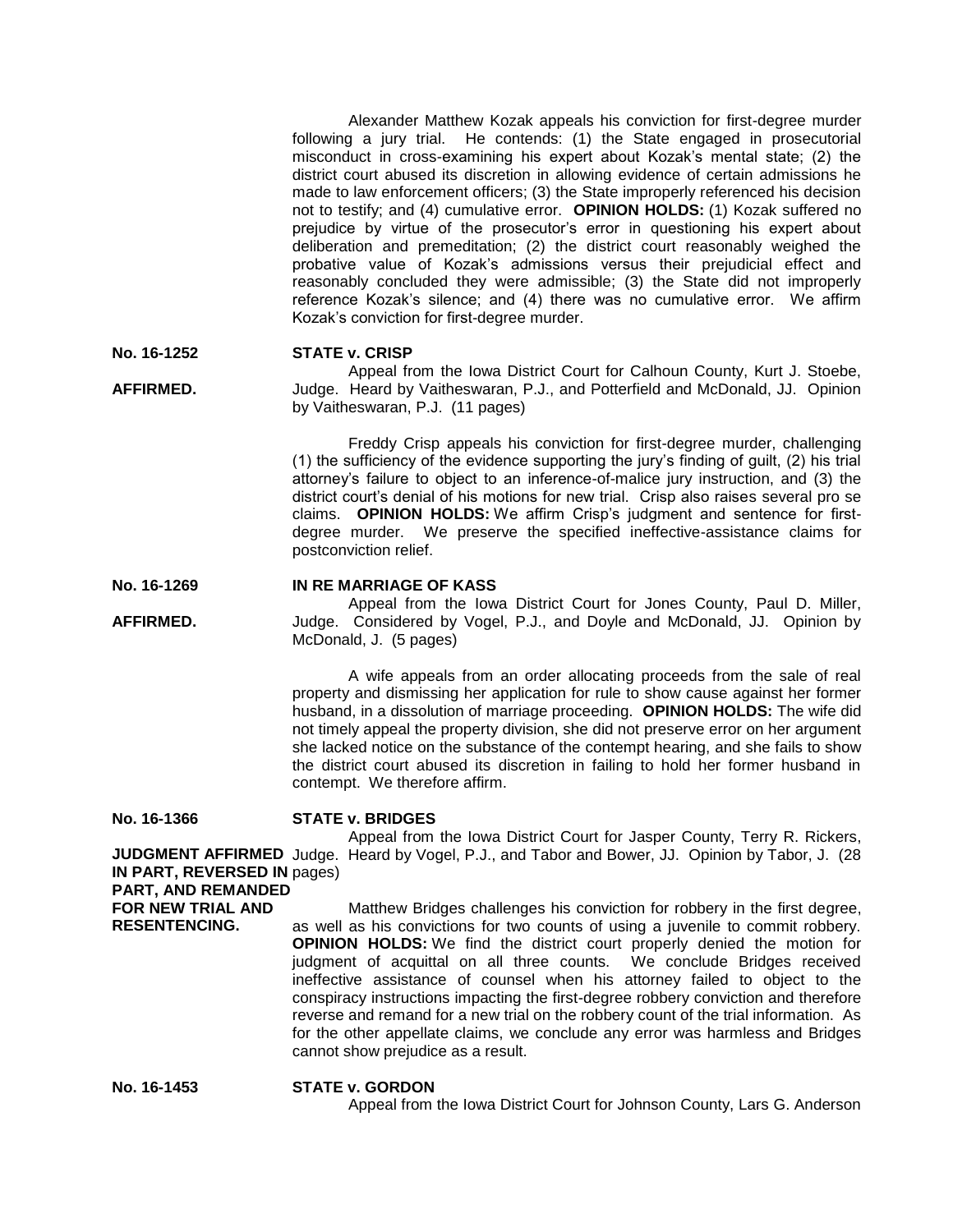**AFFIRMED.** and Patrick R. Grady, Judges. Considered by Danilson, C.J., Tabor, J., and Goodhue, S.J. Opinion by Goodhue, S.J. (7 pages)

> Jonathan David Gordon appeals from his conviction and sentence for third-degree sexual abuse as an habitual offender. **OPINION HOLDS:** The district court did not abuse its discretion in admitting prior-bad-act evidence that was relevant to the question of why the complaining witness did not physically resist Gordon. Gordon's defense relied on the lack of physical resistance, the evidence did not concern Gordon's actions on the day in question, and the court instructed the jury it could only consider the evidence to determine whether the act was by force or against the will of the complaining witness.

**No. 16-1464 DAVIS v. STATE**

**AFFIRMED.** Appeal from the Iowa District Court for Mahaska County, Lucy J. Gamon, Judge. Considered by Danilson, C.J., and Bower and McDonald, JJ. Opinion by Danilson, C.J. (3 pages)

> Robert Davis appeals from the dismissal of his second application for postconviction relief as time barred. **OPINION HOLDS:** We find no error in the summary dismissal of Davis's application.

**No. 16-1484 IN RE MARRIAGE OF LANGE**

**AFFIRMED.** Appeal from the Iowa District Court for Clarke County, Patrick W. Greenwood, Judge. Heard by Vaitheswaran, P.J., and Potterfield and McDonald, JJ. Opinion by McDonald, J. (10 pages)

> Jessica Lange appeals the custody and spousal support provisions of the decree dissolving her marriage to Kyle Lange. She contends shared physical care is not in the best interest of the children and that she should be awarded physical care. She also seeks an increase in spousal support, a greater award of trial attorney fees, and appellate attorney fees. **OPINION HOLDS:** On our de novo review, we find that shared care is in the best interest of the children. We find the spousal support award to be equitable given the duration of the marriage and Jessica's limited absence from the workforce. We decline to disturb the district court's ruling on attorney fees and decline to award Jessica appellate attorney fees.

**No. 16-1544 JEFFERSON v. IOWA DISTRICT COURT**

**WRIT DENIED.** Certiorari to the Iowa District Court for Scott County, Marlita A. Greve, Judge. Considered by Vogel, P.J., Potterfield, J., and Goodhue, S.J. Opinion by Goodhue, S.J. (6 pages)

> Michael Jefferson filed a petition for writ of certiorari, claiming he received an illegal sentence. **OPINION HOLDS:** Jefferson does not have a constitutional or statutory right to counsel in this proceeding to challenge his sentence. We cannot say that there is an inference of gross disproportionality between the severity of the crime committed and the sentence imposed. The request for writ of certiorari is denied.

#### **No. 16-1583 IN RE MARRIAGE OF KOSTER**

**AFFIRMED.** Appeal from the Iowa District Court for Scott County, Stuart P. Werling, Judge. Heard by Danilson, C.J., and Doyle and Mullins, JJ. Opinion by Mullins, J. (17 pages)

> Lisa Koster appeals the custody, visitation, property-distribution, and spousal-support provisions of the decree dissolving her marriage to Ryan Koster.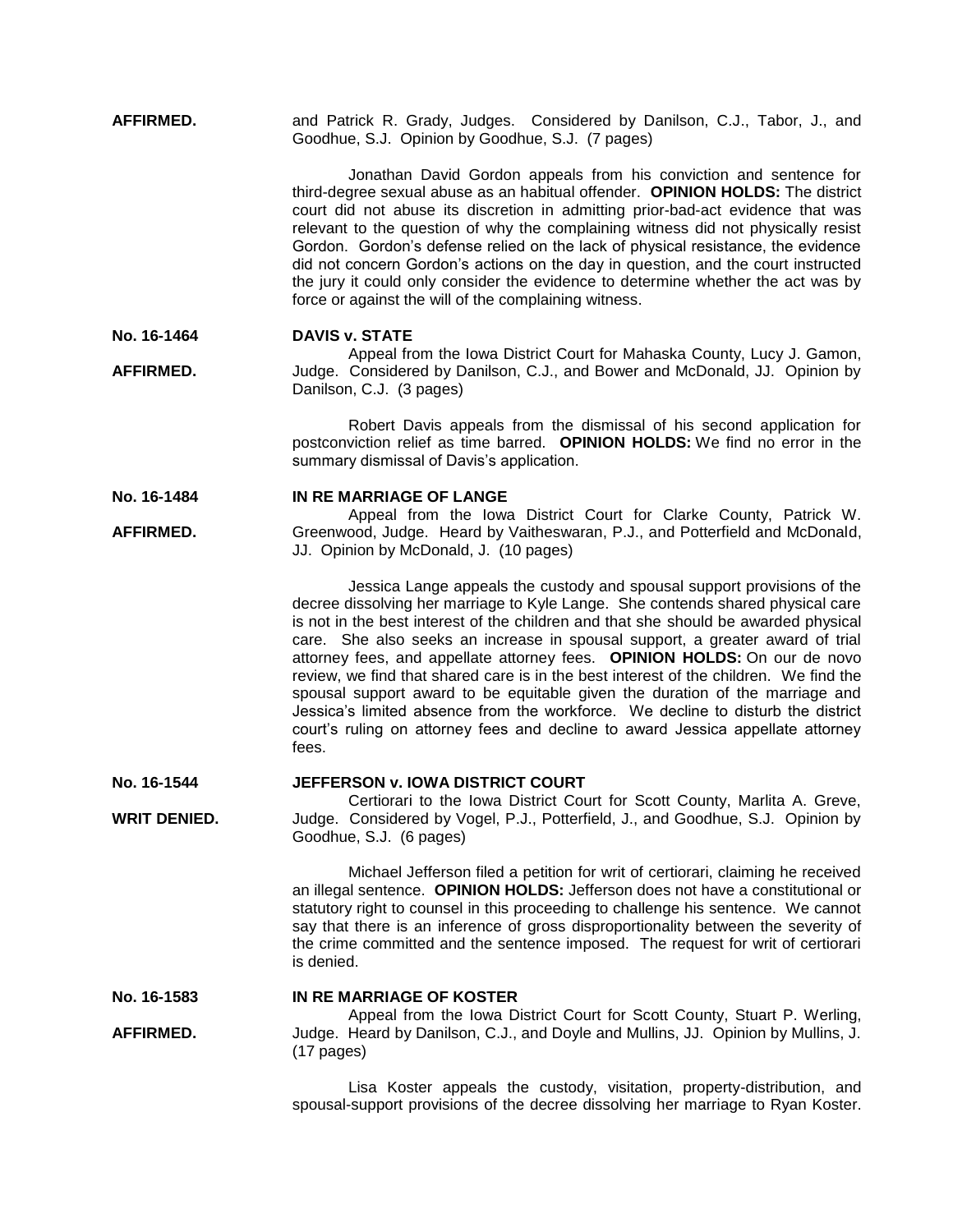**OPINION HOLDS:** We affirm the decree dissolving the marriage between Ryan and Lisa in its entirety. We decline to award appellate attorney fees to Lisa. Costs on appeal are assessed equally between the parties.

#### **No. 16-1612 STATE v. EASTER**

**AFFIRMED.**

Appeal from the Iowa District Court for Polk County, David N. May, Judge. Considered by Danilson, C.J., and Doyle and Mullins, JJ. Opinion by Danilson, C.J. (5 pages)

Ryan Easter appeals following conviction for operating while under the influence (OWI), second offense, contending there is insufficient evidence to support the conviction, the verdict is contrary to the weight of the evidence, and the prosecutor engaged in misconduct by shifting the burden of proof to the defendant. **OPINION HOLDS:** Here, both officers who encountered Easter recognized signs of intoxication. Giving the jury's inferred credibility finding the deference it is due, we cannot say the trial court abused its discretion in denying Easter's motion for new trial. We need not address Easter's claim of error as to the closing argument because the record does not specify the basis or ground of the objection, leaving us no way to review the trial court's ruling. We affirm.

#### **No. 16-1615 STATE v. KING**

**AFFIRMED.** Appeal from the Iowa District Court for Des Moines County, John M. Wright and John G. Linn, Judges. Considered by Danilson, C.J., and Tabor and McDonald, JJ. Opinion by McDonald, J. (20 pages)

> Christopher King appeals his convictions for two counts of sex abuse in the third degree, assault with intent to commit sexual abuse, and penetration of genitalia with an object. He challenges the district court's denial of his motion to adjudicate law points, the effectiveness of his trial counsel, and the sufficiency of the evidence for two of his charges. **OPINION HOLDS:** The district court did not err in denying King's motion to adjudicate law points. Counsel was not ineffective for failing to raise challenges to general testimony about victims of sex abuse. We find the evidence is sufficient to support the challenged convictions. We preserve the ineffective assistance claim regarding testimony about the false reporting of sexual abuse for postconviction-relief proceedings.

#### **No. 16-1665 STATE v. SHEARS**

**AFFIRMED.** Appeal from the Iowa District Court for Scott County, Mary E. Howes, Judge. Considered by Tabor, P.J., McDonald, J., and Scott, S.J. Opinion by Scott, S.J. Dissent by Tabor, P.J. (9 pages)

> In this appeal of a restitution order, we are asked to resolve whether it is foreseeable that police officers would end a high-speed chase of the van driven by Darryl Shears by hitting his van with their police vehicles. **OPINION HOLDS:** Because we find such actions foreseeable, we affirm the restitution order. **DISSENT ASSERTS:** The police department is not a victim under Iowa Code section 910.1(5) (2015), and thus not eligible to receive restitution. The police did not suffer damages as a result of Shears's eluding. Instead, the police suffered damages as a result of their own decision to execute a PIT (precision intervention technique) maneuver and run their vehicles into Shears's car. The police department's decision to execute the PIT maneuver was beyond the scope of liability of Shears's conduct. The police may not recover restitution for their intentional police strategies; to do so would essentially compensate police for performing their basic functions.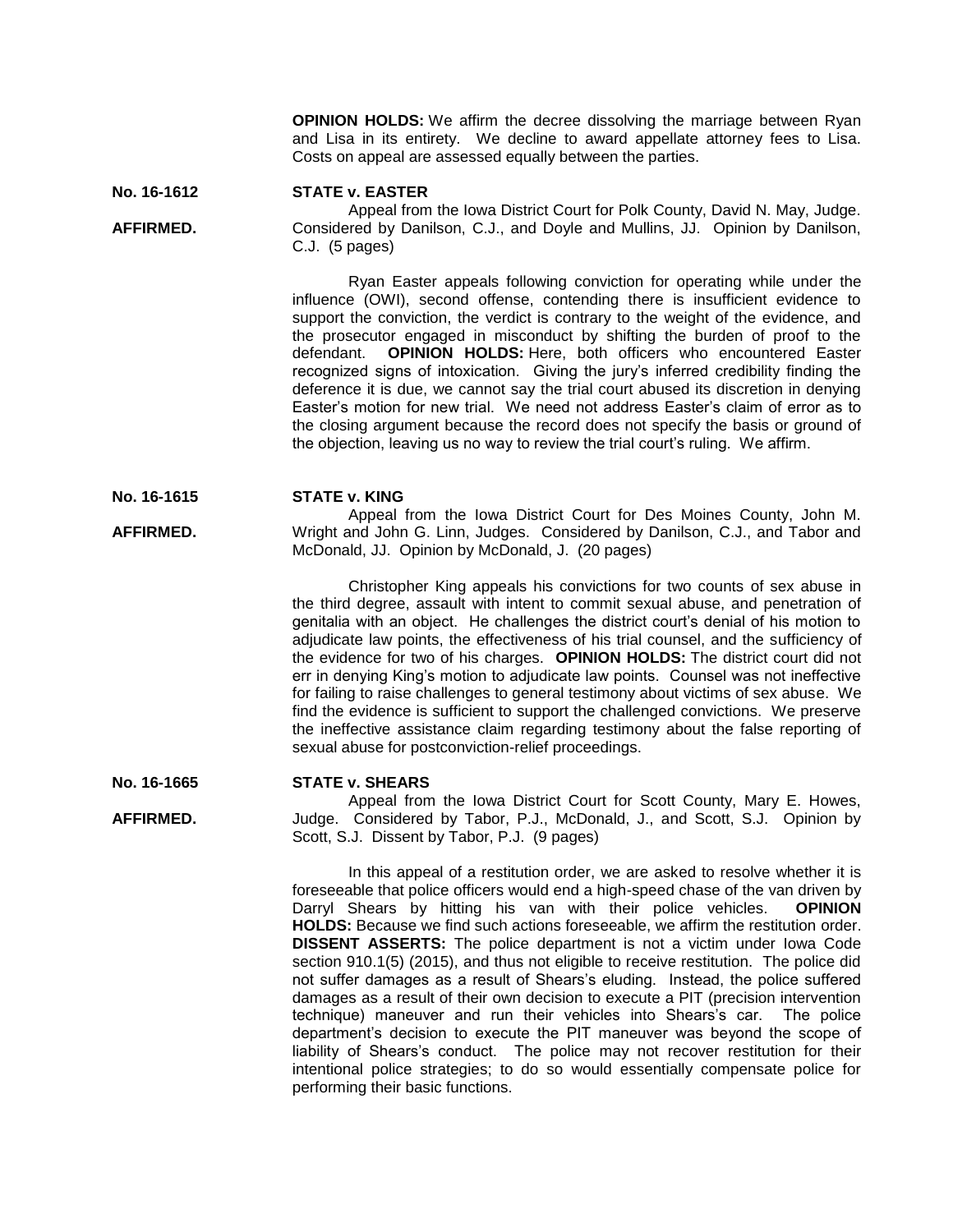Appeal from the Iowa District Court for Linn County, Kevin McKeever, Judge. Considered by Vogel, P.J., and Tabor and Bower, JJ. Opinion by Vogel, P.J. (10 pages)

Joshua Mitchell appeals the district court's denial of his application for postconviction relief (PCR). He asserts his trial counsel was ineffective for (1) allowing him to plead guilty when he claims his plea was not made voluntarily and intelligently, (2) failing to perform an adequate investigation, and (3) failing to move to suppress his confessions. He also asserts the PCR court erred when it excluded exhibits he sought to introduce. **OPINION HOLDS:** Because trial counsel did not breach an essential duty in investigating Mitchell's case, in failing to pursue a suppression of his confessions, or by allowing Mitchell to plead guilty, and because Mitchell was not prejudiced by PCR counsel's failure to assert the "market record" exception to the hearsay rule, Mitchell's ineffective-assistance claims fail, and we affirm.

**No. 16-1728**

**AFFIRMED.**

**AFFIRMED ON BOTH APPEALS.** **RUIZ v. REVSTONE CASTING INDUSTRIES, L.L.C.** Appeal from the Iowa District Court for Polk County, David N. May, Judge. Heard by Danilson, C.J., and Doyle and Mullins, JJ. Opinion by Mullins, J. (20 pages)

Francisco Mancilla Ruiz appeals from the Workers' Compensation decisions that he (1) did not give proper notice to his employer about a cumulative injury alleged to have arose out of and in the course of employment and (2) did not meet his burden to prove a hearing loss injury arose out of and in the course of his employment. The former employer, Revstone Casting Industries, L.L.C., and its insurer (collectively, Revstone) cross-appeal, alleging the district court erred in remanding to the commissioner claimant's back injury claim. **OPINION HOLDS:** Although the commissioner failed to state the date of injury for Ruiz's carpal tunnel, its use of the last date of employment is compliant with the cumulative injury rule and is supported by substantial evidence. Substantial evidence also supports the commissioner's findings that the discovery rule had been satisfied and Ruiz did not give notice to Revstone within the statutory period. Also, because the expert testimony Ruiz submitted to support his occupational hearing loss claim did not evaluate the noise levels of the work environment, substantial evidence supports the commissioner's finding that causation was not sufficiently established. Lastly, the commissioner's discussion of Ruiz's back injury includes weighing the expert testimony of two doctors but fails to discuss the third expert, thus leaving a question as to whether that expert's testimony was considered. Accordingly, we affirm the district court's remand of the back-injury claim to the commissioner for further causation findings.

**No. 16-1806**

**AFFIRMED.**

**IN RE MARRIAGE OF SEDARS** Appeal from the Iowa District Court for Dallas County, Richard B. Clogg, Judge. Heard by Danilson, C.J., and Doyle and Mullins, JJ. Opinion by Mullins, J. (14 pages)

Brian Sedars appeals the physical care and visitation provisions of the decree dissolving his marriage to Kathryn (Katie) Sedars. He primarily argues the district court erred in failing to award him physical care of the parties' minor children. He requests a reversal of that portion of the decree and a corresponding amendment to the parties' child-support obligations. In the alternative, he argues he should be awarded significantly more visitation with the children. Both parties request an award of appellate attorney fees. **OPINION HOLDS:** We affirm the physical care and visitation provisions of the decree dissolving Brian and Katie's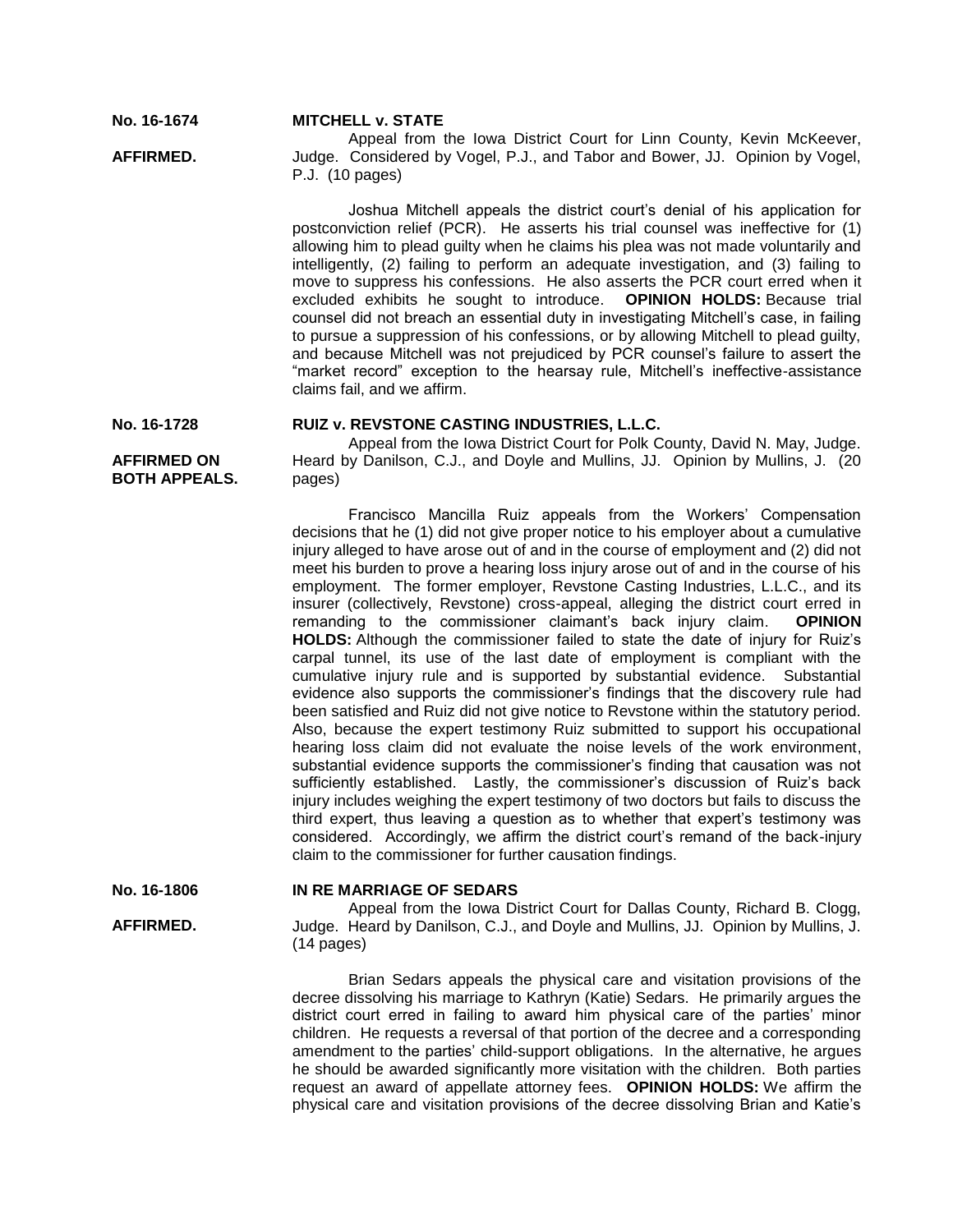marriage. We award Katie appellate attorney fees in the amount of \$5000.00 and assess the costs of this appeal to Brian.

#### **No. 16-1815 STATE v. WILLIAMS**

**AFFIRMED.**

Appeal from the Iowa District Court for Scott County, John D. Telleen, Judge. Considered by Doyle, P.J., Mullins, J., and Scott, S.J. Opinion by Scott, S.J. (5 pages)

> Following a bench trial, Jason Williams appeals his conviction, asserting the district court violated his Confrontation Clause rights by admitting the entire recording of the 911 phone call the victim made on the morning of the incident. **OPINION HOLDS:** Because we conclude the statements the victim made on the 911 recording were not testimonial, the admission of the recording did not violate the Confrontation Clause, and we affirm Williams's conviction.

#### **No. 16-1837 STATE v. BEEK**

**AFFIRMED.** Appeal from the Iowa District Court for Floyd County, Colleen D. Weiland, Judge. Considered by Danilson, C.J., and Doyle and Mullins, JJ. Opinion by Mullins, J. (7 pages)

> Brittany Beek appeals the conviction and sentence entered upon a jury verdict finding her guilty of third-degree sexual abuse. She argues (1) the jury's guilty verdict is not supported by the weight of evidence and (2) the district court erred in failing to exercise its discretion in sentencing. **OPINION HOLDS:** Finding no abuse of discretion in relation to the district court's denial of Beek's motion for a new trial and in arrest of judgment or in sentencing, we affirm Beek's conviction and sentence.

#### **No. 16-1904 EBLING v. HASKEN**

Appeal from the Iowa District Court for Dubuque County, Thomas A. Bitter, Judge. Heard by Vaitheswaran, P.J., and Potterfield and McDonald, JJ. Opinion by Potterfield, J. (12 pages)

Sarah Hasken appeals from the district court's decisions, removing her as trust advisor and denying her the right to appoint her successor advisor. Hasken maintains both of the district court's decisions were in error. Specifically, Hasken claims her decision not to vote in one meeting and to "withhold" her vote at a second meeting did not constitute breaches of her fiduciary duty as a trust advisor, so the district court was wrong to remove her. In the alternative, she argues that if the court's decision to remove her stands, then she has the "inability" to serve and should be allowed to appoint her successor—as provided for in the trust instrument. **OPINION HOLDS:** Because there are genuine issues of material fact and we cannot say as a matter of law that Hasken's choice to take no action with the shares was against the interests of the beneficiaries, we reverse the district court's grant of summary judgment removing Hasken as trust advisor. We remand for further proceedings.

#### **No. 16-2043 STATE v. FRESCOLN**

Appeal from the Iowa District Court for Polk County, Cynthia M. Moisan, District Associate Judge. Heard by Danilson, C.J., and Doyle and Mullins, JJ. Opinion by Doyle, J. (11 pages)

Hunter Frescoln appeals the judgment and sentence entered following his conviction for operating while intoxicated (OWI), second offense. **OPINION HOLDS: I.** The State is not limited to the provisions of Iowa Code chapter 321J (2016) in obtaining chemical testing so long as the procedure utilized conforms to

**REVERSED AND REMANDED.**

**AFFIRMED.**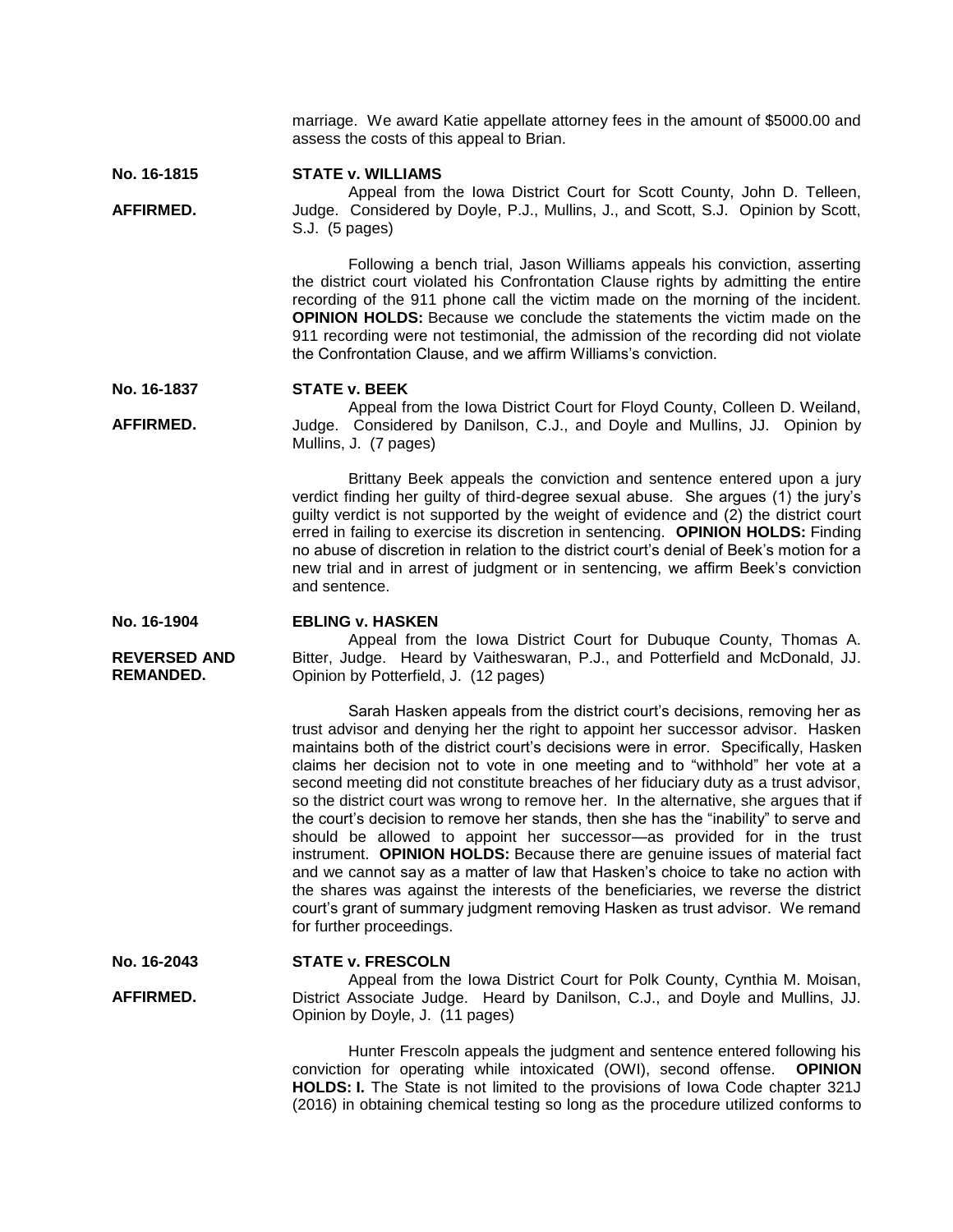constitutional requirements. Because the State obtained a valid warrant for chemical testing, the results of Frescoln's chemical testing are admissible. **II.** Although the warrant does not explicitly state that the blood sample would be subject to chemical testing, the stated reason for obtaining the blood sample relates to its relevance to an OWI investigation, and a commonsense reading of the warrant implies the blood sample would be subjected to chemical testing.

**No. 16-2140 DESHAW v. FARMERS SAVINGS BANK**

> Appeal from the Iowa District Court for Clayton County, John J. Bauercamper, Judge. Considered by Vaitheswaran, P.J., and Tabor and Mullins, JJ. Opinion by Tabor, J. (37 pages)

Farmers Savings Bank and its president, Mark White, appeal a jury verdict in favor of borrower Marty DeShaw in his action for fraudulent misrepresentation and nondisclosure. The jury decided White was complicit with bank customer Jeff Rohner in deceiving DeShaw into mortgaging his home as security for a promissory note to cover Rohner's debt to the bank on his farmland. The bank asserted a claim against DeShaw on the balance due on the note, seeking to foreclose the mortgage. DeShaw denied the claim and successfully asserted the bank's fraud as a defense. On appeal, White and the bank pose three questions: (1) Did DeShaw prove Rohner's fraudulent intent? (2) Did DeShaw prove White knew of Rohner's fraudulent intent? and (3) Did DeShaw prove White fraudulently failed to disclose material information to induce DeShaw to enter the loan transaction in September 2011? **OPINION HOLDS:** Despite conflicting testimony about the circumstances of this transaction, it was within the jury's prerogative to credit DeShaw's version of events. We find substantial evidence supports the jury's verdict and affirm.

#### **No. 16-2180 IN RE MARRIAGE OF GEORGE**

Appeal from the Iowa District Court for Polk County, David M. Porter, Judge. Considered by Vogel, P.J., and Potterfield and Mullins, JJ. Opinion by Mullins, J. (13 pages)

Jennifer George appeals a district court ruling on her modification petition. Jennifer argues the visitation schedule should be further modified for purposes of consistency and the child-support modification resulted in substantial injustice. Adam George argues the modification petition was correctly denied and the child support award was correctly modified. **OPINION HOLDS:** There have been material changes since entry of the original decree to warrant the district court's removal of veto power and schedule of holidays. Adam's unpredictable schedule was contemplated at the time the original decree was entered, and that schedule is still unpredictable. We do not find that a structured visitation schedule would better serve the best interests of the children. We also find the district court correctly calculated the child support award. There is no evidence that use of Jennifer's earning capacity would result in injustice or fail to do equity. We modify the Christmas holiday start and stop time, and modify the start date of modified child support.

| No. 17-0039 | <b>MARCINOWICZ v. FLICK</b> |
|-------------|-----------------------------|
|-------------|-----------------------------|

**AFFIRMED.** Appeal from the Iowa District Court for Polk County, Donna L. Paulsen, Judge. Considered by Danilson, C.J., and Tabor and McDonald, JJ. Opinion by Tabor, J. (7 pages)

> Ramon Flick appeals a domestic-abuse protective order prohibiting contact between Ramon and his ex-wife. On appeal, Ramon argues past domestic-abuse incidents are too remote in time to warrant a protective order.

**AFFIRMED.**

**AFFIRMED AS MODIFIED.**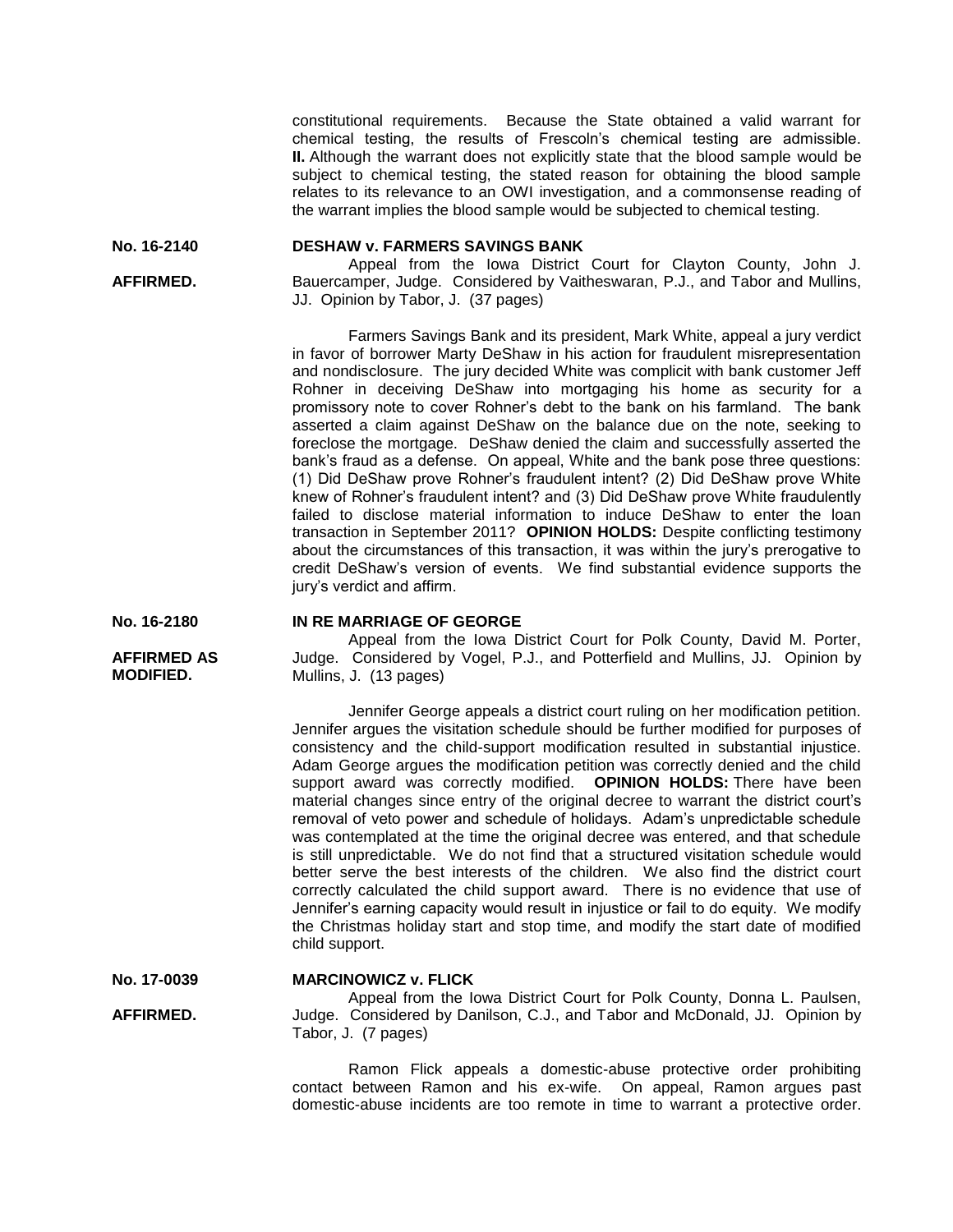Previously, there was a criminal no-contact order between the parties preventing contact. **OPINION HOLDS:** The district court's granting of a protective order was proper because (1) there is no specific requirement for when in time a protective order petition must be filed, (2) there is a long history of domestic abuse between the parties, and (3) Ramon's ex-wife promptly filed her petition after the criminal no-contact order was dismissed.

**No. 17-0040 STRUEBING v. ADDISON INSURANCE CO.**

**AFFIRMED.** Appeal from the Iowa District Court for Marshall County, John J. Haney, Judge. Considered by Vogel, P.J., and Potterfield and Mullins, JJ. Opinion by Mullins, J. (6 pages)

> Joann Struebing, J & E Enterprises, and El-Wayne, Inc. appeal a district court ruling declaring property damage by fire and subsequent property damage by rain constitute a single covered cause of loss under an insurance policy and defining the policy term "Actual Cash Value" to mean market value. **OPINION HOLDS:** Finding no legal error, we affirm the district court's declaratory ruling in its entirety.

**No. 17-0171 STATE v. MALLOY**

**AFFIRMED.** Appeal from the Iowa District Court for Woodbury County, John D. Ackerman, Judge. Considered by Danilson, C.J., and Tabor and McDonald, JJ. Opinion by Tabor, J. (7 pages)

> Kelly Malloy appeals his convictions for eluding in the first degree and operating a motor vehicle while intoxicated. On appeal he argues there was insufficient evidence showing he was under the influence of methamphetamine and he received ineffective assistance of counsel. He takes issue with counsel's failure to object to testimony about a sobriety field test from a witness not certified as a drug-recognition expert. **OPINION HOLDS:** There is sufficient evidence showing Malloy was under the influence of methamphetamine. Malloy's erratic driving, possession of a methamphetamine-covered spoon, refusal to submit to chemical testing, and flight from officers all support Malloy's convictions. He cannot prevail under an ineffective-assistance-of-counsel claim because the supposed breach in duty would not change the outcome given the strong evidence supporting conviction.

#### **No. 17-0172 STATE v. JOHNSON**

**AFFIRMED.** Appeal from the Iowa District Court for Linn County, Robert E. Sosalla, Christopher L. Bruns, and Kevin McKeever, Judges. Considered by Danilson, C.J., and Doyle and Mullins, JJ. Opinion by Danilson, C.J. (4 pages)

> Jeremy Johnson, in two cases, entered a written plea of guilt of aggravated misdemeanor assault with intent to commit sexual abuse. On appeal, he contends he was not adequately advised regarding the maximum punishment prior to entering his pleas, rendering them unknowing and involuntary. **OPINION HOLDS:** The record shows Johnson was aware of the special parole and the duration. Because there was substantial compliance with Iowa Rule Criminal Procedure 2.8(2)(b)(2), we affirm.

**No. 17-0301 STATE v. SALLIS**

**AFFIRMED.** Appeal from the Iowa District Court for Black Hawk County, Linda M. Fangman, Judge. Considered by Vaitheswaran, P.J., and Potterfield and McDonald, JJ. Opinion by McDonald, J. (12 pages)

A defendant appeals his convictions for domestic abuse assault with intent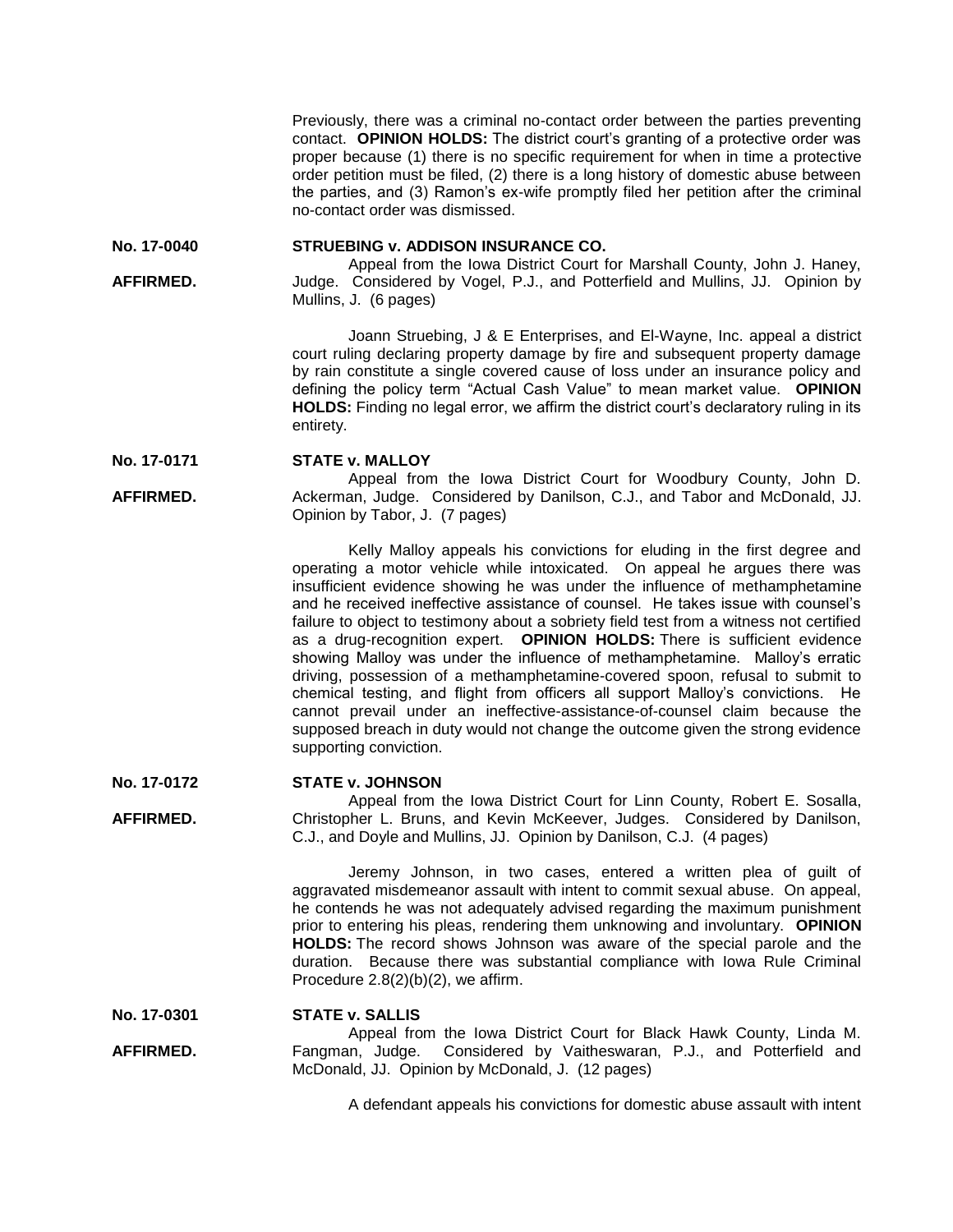to cause serious injury and domestic abuse assault causing bodily injury, contending the district court committed evidentiary error and there is insufficient evidence to support the convictions. He also raises a claim of ineffective assistance of counsel. **OPINION HOLDS:** We find no evidentiary error and conclude there was sufficient evidence to support the convictions. We preserve the claim of ineffective assistance for possible postconviction relief.

**No. 17-0316 STATE v. LOVE**

**AFFIRMED.** Appeal from the Iowa District Court for Webster County, Angela A. Doyle, District Associate Judge. Considered by Danilson, C.J., and Tabor and McDonald, JJ. Opinion by Danilson, C.J. (5 pages)

> Jemerial Love appeals from her conviction by written guilty plea for theft in the third degree, in violation of Iowa Code sections 714.1 and .2(3) (2016). Love contends because the plea did not provide a factual basis for the offense, it was not made intelligently or voluntarily, and defense counsel rendered ineffective assistance by failing to file a motion in arrest of judgment to contest the plea. **OPINION HOLDS:** Because we find defense counsel did not provide ineffective assistance, we affirm.

**No. 17-0445 DITTMAR v. STATE**

**AFFIRMED.** Appeal from the Iowa District Court for Dubuque County, Michael J. Shubatt, Judge. Considered by Vaitheswaran, P.J., and Potterfield and McDonald, JJ. Opinion by McDonald, J. (2 pages)

> Cody Dittmar appeals from the denial of postconviction relief. He claims his conviction and sentences for unauthorized possession of an offensive weapon and possession of an offensive weapon by a felon violates the Double Jeopardy clause of the Iowa and United States Constitutions. **OPINION HOLDS:** Controlling case law dictates that Dittmar's claims must fail. The supreme court has found that separate convictions and punishment for unauthorized possession of an offensive weapon and possession of an offensive weapon by a felon does not violate Double Jeopardy.

**No. 17-0446 STATE v. TODD**

**SENTENCES AFFIRMED** Harris, Judge. Considered by Danilson, C.J., and Tabor and McDonald, JJ. **IN PART AND VACATED** Opinion by Tabor, J. (5 pages) **IN PART, CASE**  Appeal from the Iowa District Court for Black Hawk County, Bradley J.

**REMANDED FOR ENTRY OF A CORRECTED SENTENCING ORDER.** recommendations within the plea bargain while also noting Todd's age and the Kemonte Todd appeals his sentence and the imposition of a law enforcement surcharge. Todd agreed to a plea bargain encompassing six different crimes. The district court sentenced Todd in accordance with the severity of several of the crimes. On appeal, Todd argues the district court did not properly consider necessary sentencing factors, specifically his age. He also argues the law enforcement surcharge was not authorized by statute. **OPINION HOLDS:** The district court properly considered the recommended sentence in the plea bargain and gave specific consideration to Todd's age and other sentencing factors. The imposition of the law enforcement surcharge was not authorized by statute and must be vacated.

**No. 17-0490 STATE v. MYERS**

**AFFIRMED.** Appeal from the Iowa District Court for Scott County, Mark J. Smith, Judge. Considered by Vogel, P.J., and Tabor and Bower, JJ. Opinion by Vogel, P.J. (6 pages)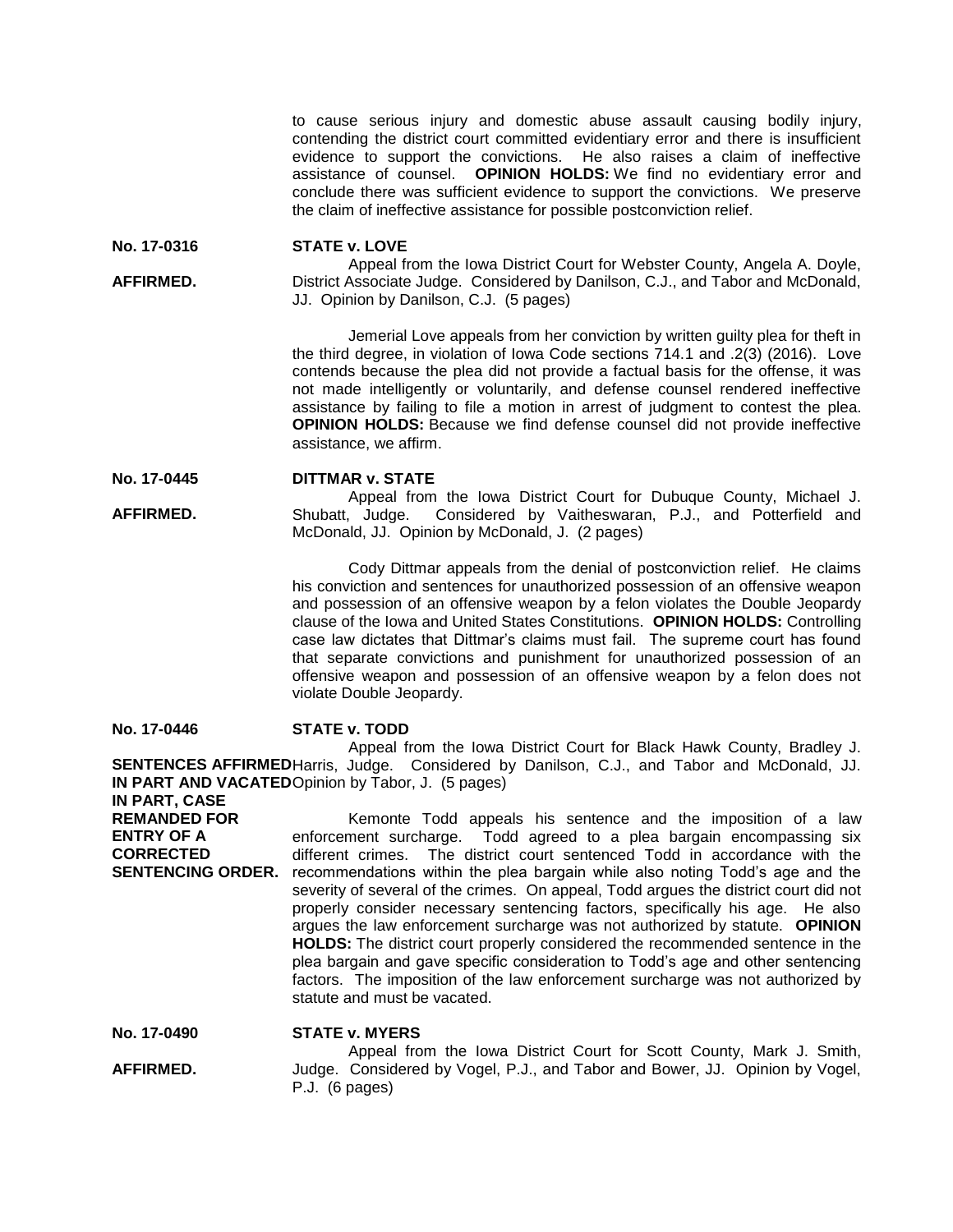Christopher Myers appeals following his guilty pleas to two counts of second-degree sexual abuse. He asserts on appeal his trial counsel was ineffective in failing to inform the trial court that the plea colloquy was insufficient. Specifically, he claims the court failed to advise him of the mandatory surcharge applicable to the charges. In a pro se brief, Myers also alleges there is not a factual basis to support his guilty plea because the description of the abuse by the child victims did not match his description of the abuse during his guilty pleas. **OPINION HOLDS:** We preserve Myers's ineffective-assistance claim regarding the failure of counsel to advise him regarding the applicable surcharges for postconviction relief as the record on appeal is not adequate to address the claim. However, we reject Myers's factual-basis claim as the record contains the necessary support for Myers's guilty pleas. We therefore affirm Myers's convictions.

#### **No. 17-0551 STATE v. CHURCH**

**AFFIRMED.** Appeal from the Iowa District Court for Marion County, Martha L. Mertz, Judge. Considered by Vogel, P.J., and Tabor and Bower, JJ. Opinion by Vogel, P.J. (3 pages)

> Robert Church appeals asserting his counsel provided ineffective assistance by permitting him to plead guilty when he had not been informed regarding various consequences of his guilty plea. **OPINION HOLDS:** We note several concerning inconsistencies, discrepancies, and omissions in the guilty plea form Church signed that is part of our record on appeal. However, the record on appeal is inadequate to address the claims made as there was an unreported guilty plea hearing. We therefore preserve Church's ineffective-assistance claims for a postconviction proceeding.

#### **No. 17-0679 STATE v. MCDOWELL**

**AFFIRMED.**

Appeal from the Iowa District Court for Dallas County, Gregory A. Hulse, Judge. Considered by Vaitheswaran, P.J., and Potterfield and McDonald, JJ. Opinion by McDonald, J. (3 pages)

A defendant challenges his conviction and sentence. He argues he received ineffective assistance of counsel when his trial counsel failed to object to the prosecutor's alleged breach of the parties' plea agreement. He further argues the district court abused its sentencing discretion. **OPINION HOLDS:** The prosecutor did not breach the plea agreement--the prosecutor merely mentioned the defendant's criminal history in passing to provide context for the prosecutor's argument for a lenient sentence. The court did not abuse its sentencing discretion in imposing a sentence within the statutory limits and considering only the relevant statutory factors in reaching that conclusion.

**No. 17-0846**

**AFFIRMED.**

**STATE v. CAMPBELL**

Appeal from the Iowa District Court for Woodbury County, Patrick H. Tott, Judge. Considered by Vogel, P.J., and Tabor and Bower, JJ. Opinion by Vogel, P.J. (3 pages)

> Adam Campbell appeals claiming the district court abused its discretion in failing to grant him a deferred judgment. **OPINION HOLDS:** Because the district court's sentencing considerations were not clearly untenable or unreasonable, we affirm.

**No. 17-1329 AFFIRMED. IN RE M.J.H.T.** Appeal from the Iowa District Court for Pottawattamie County, Craig M. Dreismeier, District Associate Judge. Considered by Danilson, C.J., and Doyle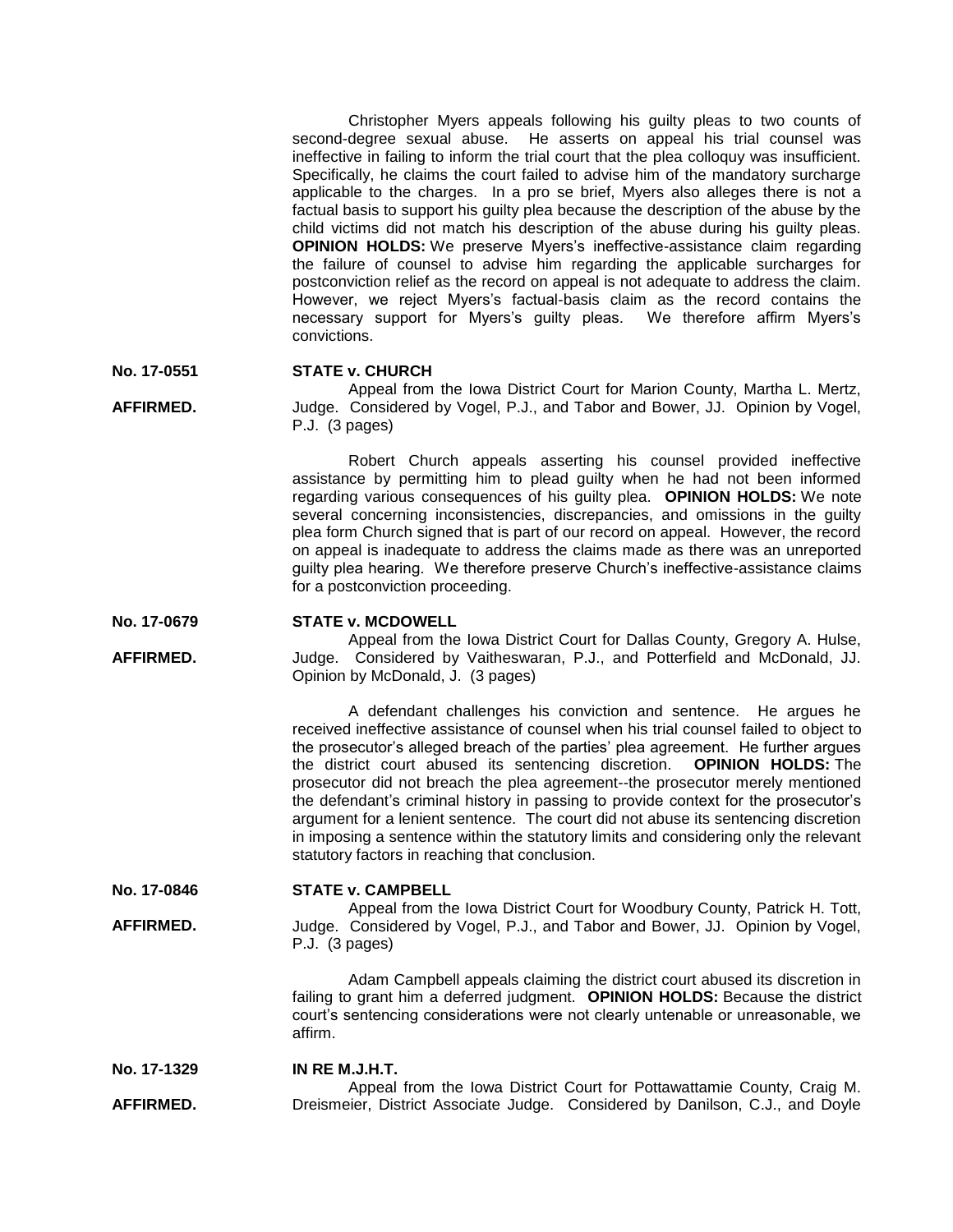and Mullins, JJ. Opinion by Doyle, J. (12 pages)

A mother appeals the juvenile court order terminating her parental rights. **OPINION HOLDS:** We find the grounds for termination under Iowa Code section 232.116(1)(h) have been established by clear and convincing evidence. The termination is in the best interests of the children. We decline to apply any exception under section 232.116(3). Accordingly, we affirm.

**No. 17-1384 IN RE S.S.**

**AFFIRMED.** Appeal from the Iowa District Court for Polk County, Susan Cox, District Associate Judge. Considered by Vogel, P.J., and Tabor and Bower, JJ. Opinion by Vogel, P.J. (4 pages)

> The father claims the State failed to prove the grounds for adjudication by clear and convincing evidence. He claims the court erred in finding he had sexually abused S.S. and erred in finding S.S. was credible. **OPINION HOLDS:** Because we agree with the juvenile court's conclusion the State proved the statutory grounds for adjudicating S.S. a child in need of assistance, we affirm.

**No. 17-1389 IN RE J.T.**

**AFFIRMED.** Appeal from the Iowa District Court for Polk County, Romonda D. Belcher, District Associate Judge. Considered by Vaitheswaran, P.J., and Potterfield and McDonald, JJ. Opinion by Vaitheswaran, P.J. (3 pages)

> A mother appeals the termination of her parental rights to her child, born in late 2015. She does not contest the grounds for termination. She argues termination was not in the child's best interest and the district court should have granted her additional time to work towards reunification. **OPINION HOLDS:** We affirm the termination of the mother's parental rights to this child.

**No. 17-1390 IN RE D.S.**

**AFFIRMED ON ALL APPEALS.** Appeal from the Iowa District Court for Polk County, Louise M. Jacobs, District Associate Judge. Considered by Vaitheswaran, P.J., and Potterfield and McDonald, JJ. Opinion by Potterfield, J. (14 pages)

> Three children—D.S., born in 2002; K.W., born in 2004; and J.W., born in 2006—are the subject of the juvenile court's termination of the parental rights of the mother and the two separate fathers. K.H. is the biological father of D.S.; he has not appealed. The three children, their mother, and the biological father of K.W. and J.W. (who is also the stepfather to D.S.) have appealed the juvenile court's ruling. **OPINION HOLDS:** Having carefully considered the record and each party's position, we reach the same conclusion as the juvenile court—termination of the mother's and the father's parental rights is in the best interests of these children.We affirm.

**No. 17-1393 IN RE S.D.**

**AFFIRMED.** Appeal from the Iowa District Court for Webster County, Angela L. Doyle, District Associate Judge. Considered by Danilson, C.J., and Doyle and Mullins, JJ. Opinion by Danilson, C.J. (7 pages)

> A mother appeals the order adjudicating her child as a child in need of assistance (CINA) pursuant to Iowa Code section  $232.2(6)(c)(2)$  and  $232.2(6)(g)$ (2017). She objects to the admission of hearsay in the juvenile court, contends there is not clear and convincing evidence to support the CINA adjudication under either statutory provision relied upon, and maintains adjudication is not in the child's best interests. **OPINION HOLDS:** I. A report made by the DHS is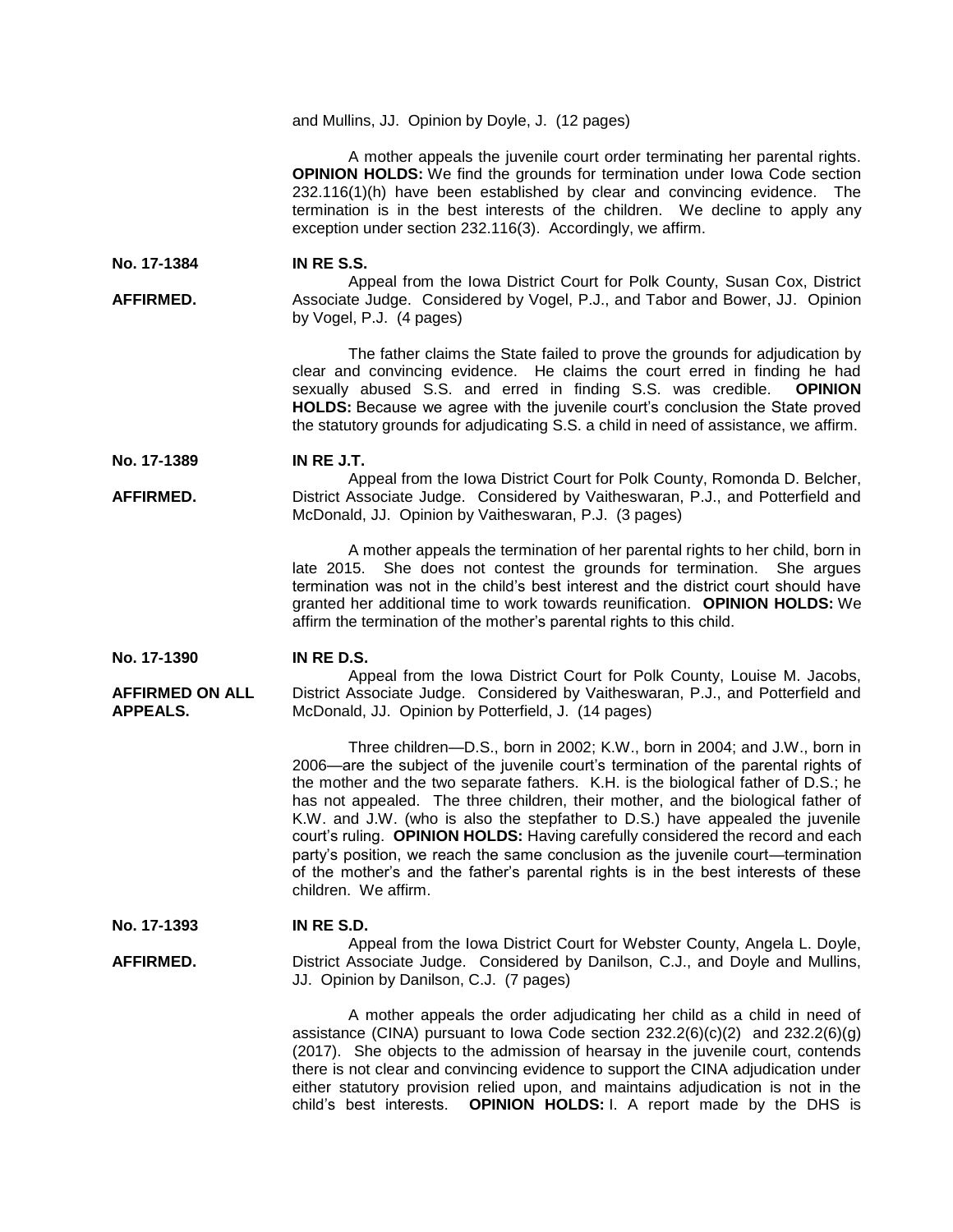admissible in a CINA proceeding "provided its probative value substantially outweighs the danger of unfair prejudice to the child's parent." Iowa Code § 232.96(6). We conclude there was no danger of unfair prejudice. II. There is clear and convincing evidence the child was in need of assistance. III. The mother has not fully followed instructions of medical personnel in the past, and the DHS recommended placement with the father because of the concern the mother would again not follow their instructions and would "fall back into some of the same patterns." Although a close decision, we affirm.

**No. 17-1407 IN RE R.C.**

**AFFIRMED.** Appeal from the Iowa District Court for Polk County, Romonda D. Belcher, District Associate Judge. Considered by Vogel, P.J., and Tabor and Bower, JJ. Opinion by Bower, J. (5 pages)

> A father appeals the juvenile court order terminating his parental rights. **OPINION HOLDS:** We find there is clear and convincing evidence in the record to support termination of the father's rights. We also find termination is in the child's best interests. We affirm the decision of the juvenile court.

**No. 17-1431 IN RE E.C.**

### **AFFIRMED.** Appeal from the Iowa District Court for Woodbury County, Stephanie F. Parry, District Associate Judge. Considered by Danilson, C.J., and Doyle and Mullins, JJ. Opinion by Mullins, J. (5 pages)

A mother appeals a juvenile court dispositional-review order in a child-inneed-of-assistance proceeding modifying the custody of her child, E.C., born in 2013. She contends the custody modification (1) hinders future reunification efforts and (2) is not in the best interests of the child. **OPINION HOLDS:** We affirm the juvenile court's order transferring the care, custody, and control of the child to her father.

**No. 17-1461 IN RE J.E.**

**AFFIRMED.** Appeal from the Iowa District Court for Boone County, James B. Malloy, District Associate Judge. Considered by Vogel, P.J., and Tabor and Bower, JJ. Opinion by Tabor, J. (5 pages)

> A father, Caleb, appeals the termination of his parental rights in his oneyear-old daughter, J.E. On appeal, Caleb challenges the statutory grounds for termination, arguing J.E. was never removed from his care because he was incarcerated for her whole life. **OPINION HOLDS:** After independently reviewing the record, we reach the same conclusion as the juvenile court regarding termination of Caleb's parental rights. The State satisfied the removal element of the statute.

**No. 17-1497 IN RE E.T.**

**AFFIRMED.** Appeal from the Iowa District Court for Scott County, Christine Dalton, District Associate Judge. Considered by Vaitheswaran, P.J., and Potterfield and McDonald, JJ. Opinion by Vaitheswaran, P.J. (3 pages)

> A father appeals the termination of his parental rights to his child, born in 2008. He contends (1) the department of human services failed to make reasonable efforts toward reunification and (2) termination was not in the child's best interests. **OPINION HOLDS:** The department afforded reunification services tailored to the circumstances of this case. Termination was in the child's best interests. We affirm the termination of the father's parental rights to this child.